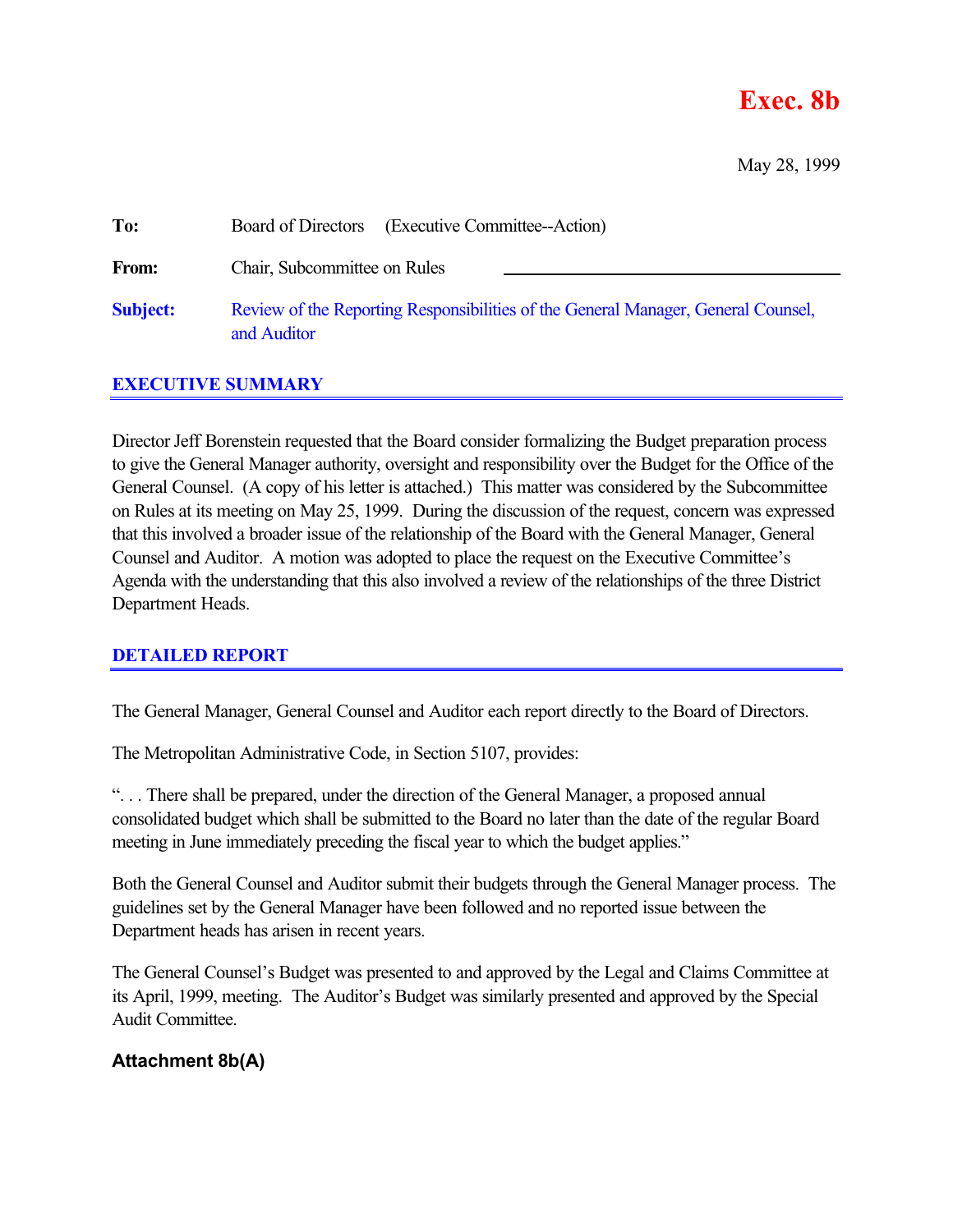**Attachment 8b(A)**

**The following 2 pages are attachments to Board Letter Item 8b**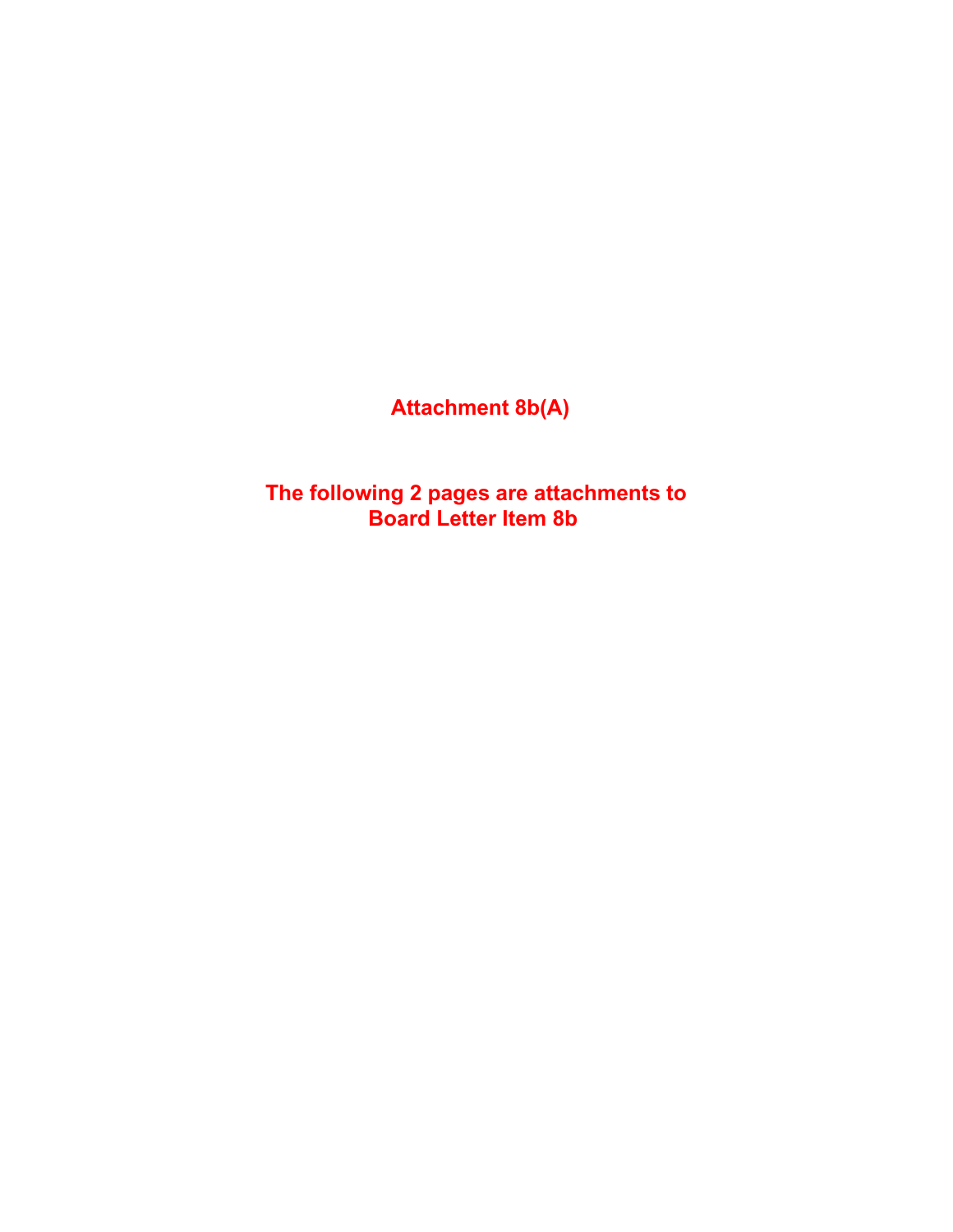TED GRANDSEN, PRESIDENT DIVISION 1

**GAILL PRINGLE, DIRECTOR** DIVISION 4

JEFFREY A. BORENSTEIN, TREASURER DIVISION 2



WILLIAM R. SEAVER, VICE PRESIDENT DIVISION 5

DONALD G. HAUSER, SECRETARY DIVISION 3

DONALD R. KENDALL, Ph.D., P.E. **GENERAL MANAGER** 

web site: http://www.calleguas.com

2100 OLSEN ROAD . THOUSAND OAKS, CALIFORNIA 91360-6800 805/526-9323 · FAX: 805/522-5730 · FAX: 805/526-3675

May 20, 1999

Mr. Phil Pace, Chairman

Metropolitan Water District of Southern California

700 North Alameda Street

Los Angeles, California, 90012

### Dear Chairman Pace.

I am writing you to formally request that our Board provide the General Manager with the authority, oversight and responsibility of the budget for Office of the General Counsel. As such, I would like this item placed on the next agenda for consideration by the full Board at its Regular Meeting on June 8th, 1999. I had the opportunity to meet with General Counsel on May 10<sup>th</sup>, and share my concerns with him. He assured me that he indeed coordinates his budget with the General Manager's workplan. Since this corroborates the fact that his budget is integrally tied to the General Manager's office, he should not object to formalizing it as part of the budgeting process, particularly with the scrutiny with which this Board is being watched at present. I am prepared to discuss this matter not only at the appropriate subcommittees, but also at the Regular Meeting of the Board of Directors.

Please note that I am not suggesting that the General Counsel report to the General Manager. The Board of Directors appoints the General Counsel and he reports to them. However, the Board relies on the General Manager for comprehensive management and oversight of the entire District, including its finances, and ultimately holds him accountable. And as a Director, that is exactly what I expect. I have spoken with several municipal water agencies. In every case (including Calleguas), it is the General Manager who is responsible for oversight of the District's budget (which includes the General Counsel), and consequently has final authority over its implementation and management. That does not appear to be the case at Metropolitan, at least not formally.